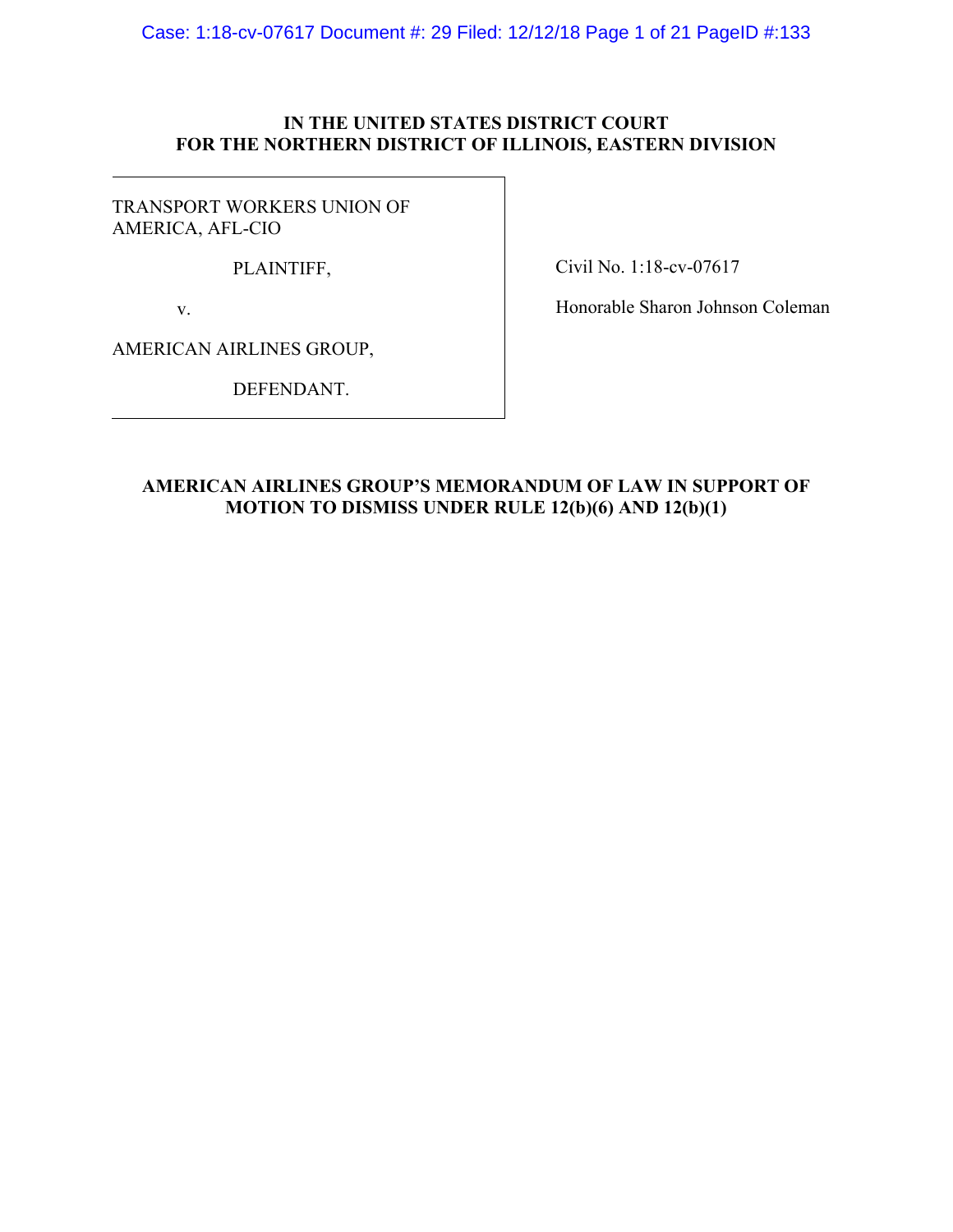# **TABLE OF CONTENTS**

# **Page**

|     | A.               |                                                                                                                             |  |  |
|-----|------------------|-----------------------------------------------------------------------------------------------------------------------------|--|--|
|     | <b>B.</b>        | Mail Handling Services Provided To The United States Postal                                                                 |  |  |
|     | $\mathcal{C}$ .  |                                                                                                                             |  |  |
|     | D.               |                                                                                                                             |  |  |
|     | E.               |                                                                                                                             |  |  |
|     | F.               |                                                                                                                             |  |  |
|     |                  |                                                                                                                             |  |  |
| I.  |                  | TWU HAS NO RIGHT TO ASSERT A CLAIM UNDER SECTION 2<br>SEVENTH OF THE RLA ON BEHALF OF FLEET SERVICE EMPLOYEES 9             |  |  |
| II. |                  | THIS COURT DOES NOT HAVE JURISDICTION OVER TWU'S CLAIM<br>BECAUSE IT RAISES A MINOR DISPUTE UNDER THE RLA 10                |  |  |
|     | A.               | Drug Testing Fleet Service Employees Is At The Very Least<br>"Arguably Justified" By American's Past-Practice And TWU's     |  |  |
|     | <b>B.</b>        | Drug Testing Fleet Service Employees Is At The Very Least<br>"Arguably Justified" By The Management Rights Clause Of The    |  |  |
|     | $\overline{C}$ . | Drug Testing Fleet Service Employees Is At The Very Least<br>"Arguably Justified" By American's Substance Abuse Policy.  15 |  |  |
|     |                  |                                                                                                                             |  |  |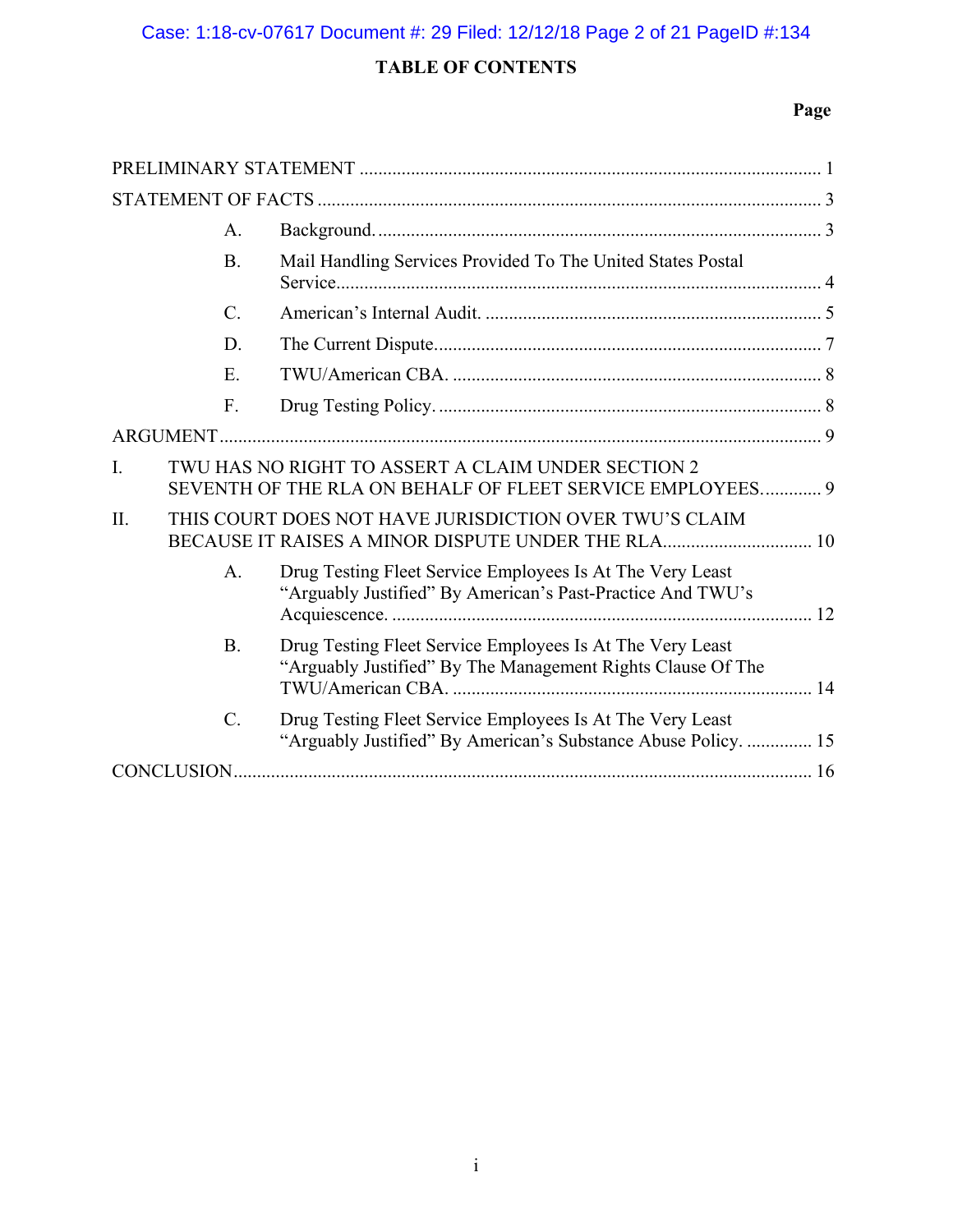## Case: 1:18-cv-07617 Document #: 29 Filed: 12/12/18 Page 3 of 21 PageID #:135

# **TABLE OF AUTHORITIES**

**Cases** 

# **Page(s)**

| Airline Prof'ls Ass'n Int'l Bhd. Teamsters v. ABX Air, Inc.,                                  |
|-----------------------------------------------------------------------------------------------|
| Allied Pilots Ass'n v. American Airlines, Inc.,                                               |
| American Airlines, Inc./US Airways, Inc.,                                                     |
| Ass'n of Flight Attendants v. US Airways, Inc.,                                               |
| Bensel v. Allied Pilots Ass'n,                                                                |
| Bhd. of Locomotive Eng'rs & Trainmen v. Union Pac. R.R.,                                      |
| Bhd. of Ry. Clerks v. Florida East Coast R.R.,                                                |
| Brotherhood of Locomotive Engineers v. Louisville & N. R. Co.                                 |
| Consolidated Rail Corp. v. Railway Labor Execs. Ass'n,                                        |
| Cooper v. TWA Airlines, LLC,                                                                  |
| Detroit & T. S. L. Ry. v. United Transp. Union,                                               |
| Elgin, J. & E. Ry. Co. v. Burley,                                                             |
| Ezekiel v. Michel,                                                                            |
| Int'l Ass'n Machinists & Aerospace Workers Lodge No. 1194 v. Sargent Indus.,                  |
| International Bhd. Of Teamsters, Chauffeurs, Warehousemen & Helpers v.<br>Southwest Airlines, |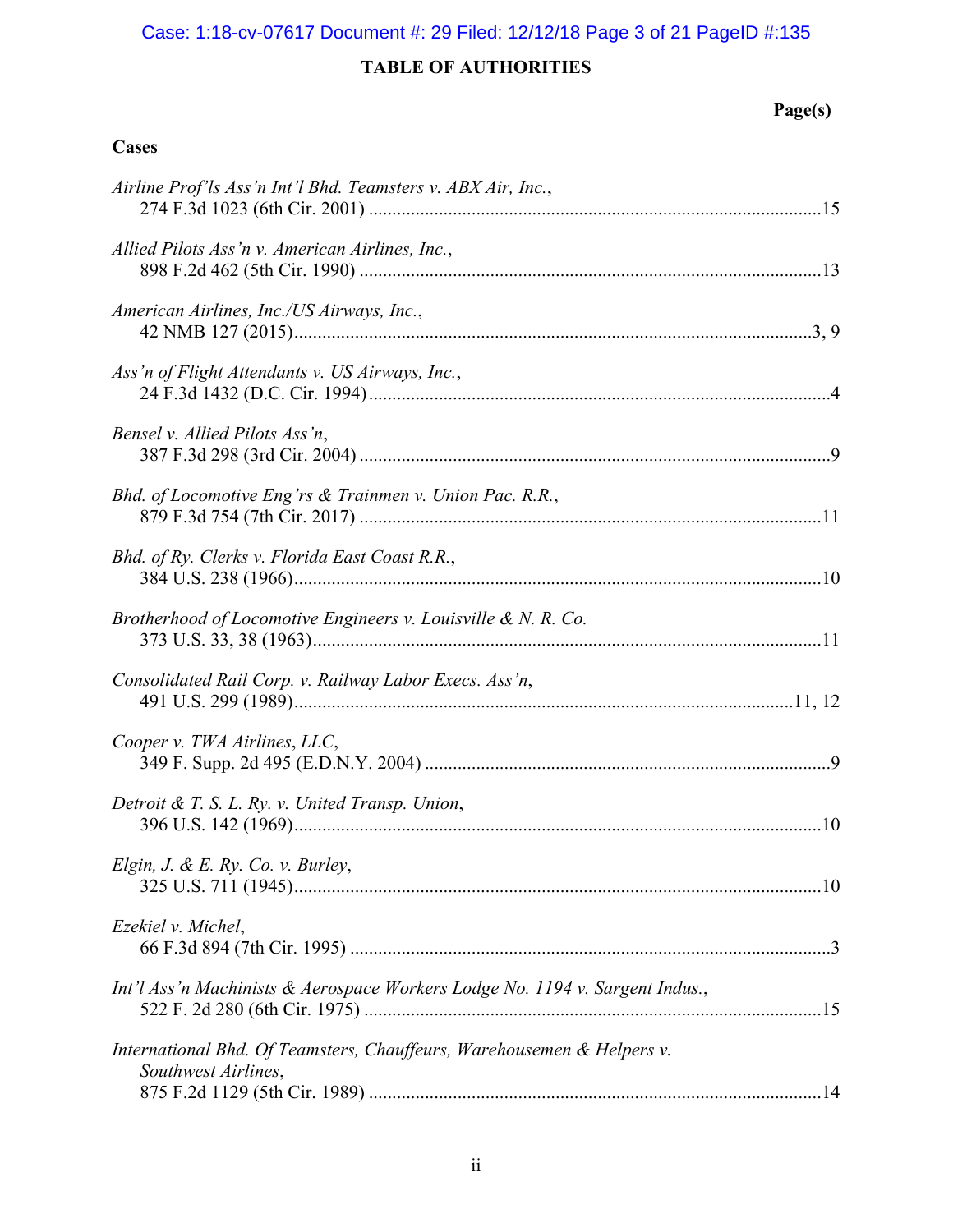## Case: 1:18-cv-07617 Document #: 29 Filed: 12/12/18 Page 4 of 21 PageID #:136

## **TABLE OF AUTHORITIES** (Continued)

## $Page(s)$

| Marcoux v. American Airlines, Inc.,                      |  |
|----------------------------------------------------------|--|
| Railway Labor Execs. v. Norfolk & W. Ry. Co.,            |  |
| In re Universal Serv. Fund Tel. Billing Practice Litig., |  |
| <b>Statutes</b>                                          |  |
|                                                          |  |
|                                                          |  |
|                                                          |  |
|                                                          |  |
|                                                          |  |
| <b>Rules</b>                                             |  |
|                                                          |  |
|                                                          |  |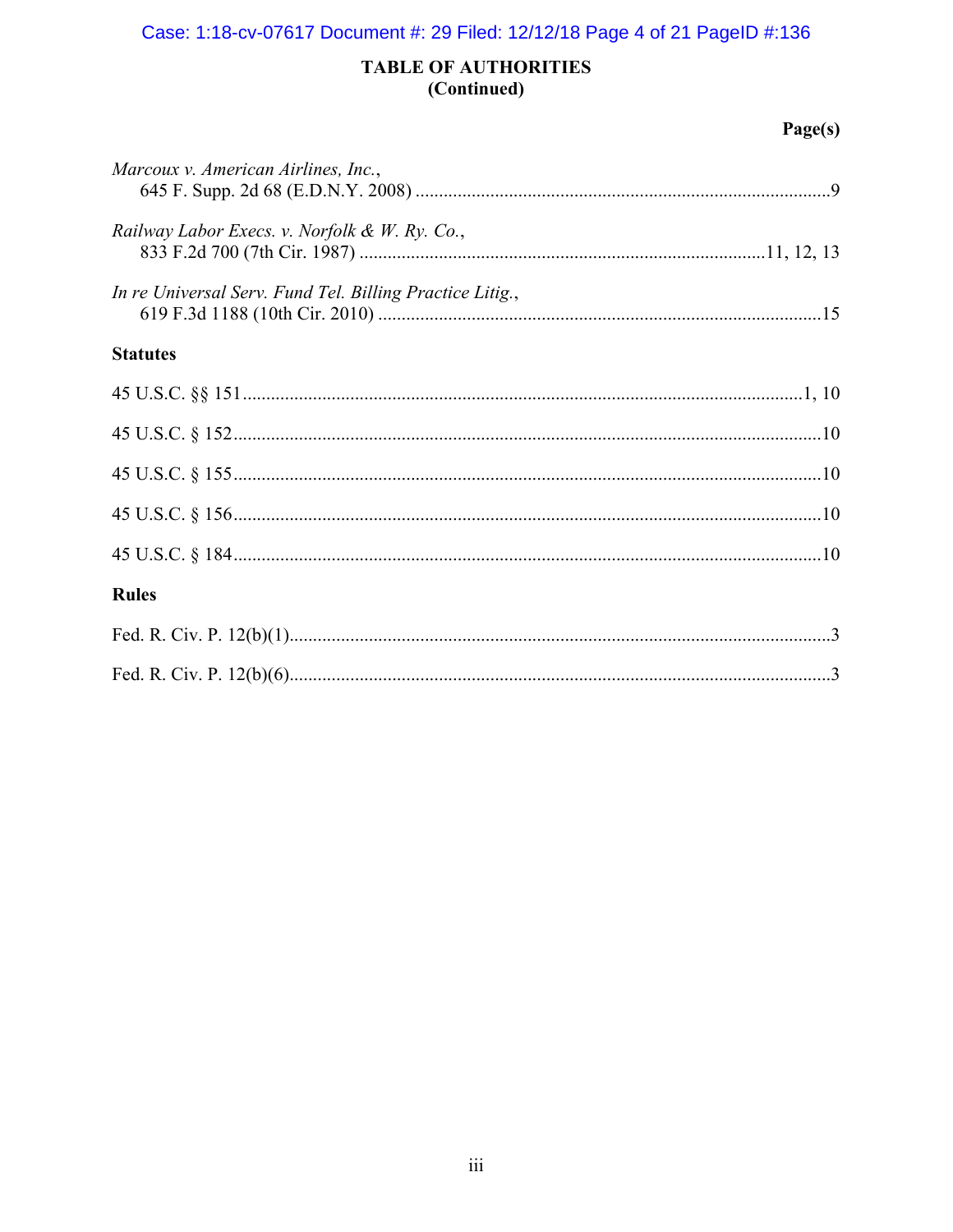#### **PRELIMINARY STATEMENT**

In its complaint, the Transport Workers Union ("TWU" or the "Union"), a union that formerly represented the fleet service employees of American Airlines, Inc. ("American") prior to the merger of American with US Airways, alleges that the longstanding practice of drug testing those employees in order to satisfy American's contractual commitments with the United States Postal Service ("USPS") violates the status quo provisions of the Railway Labor Act ("RLA"), 45 U.S.C. §§ 151 et seq. In fact, however, both express and implied terms in the applicable collective bargaining agreement ("CBA") permit drug testing of fleet service employees who handle mail as necessary for those employees to be able to handle mail in accordance with USPS requirements, and American can easily satisfy its "relatively light burden" of showing an "arguable" contractual justification for the drug tests. Moreover, TWU is no longer the bargaining representative for the fleet service employees and, accordingly, lacks standing to pursue any claim on their behalf.

Under the RLA, disputes between carriers and unions representing their employees concerning the interpretation or application of CBAs are subject to the exclusive jurisdiction of an arbitration panel, the System Board of Adjustment. So long as a carrier's contractual justification for its actions is not "frivolous or obviously insubstantial," only the System Board has jurisdiction over the dispute.

Here, American's contractual basis for drug testing fleet service employees is in no way frivolous or insubstantial. American's contract with the USPS has for many years required that all fleet service employees who handle mail complete a certification protocol including a drug test. To fulfill this obligation, fleet service employees have always had to meet USPS requirements, and American has a well-established past practice of drug testing those fleet service employees who have not been certified to handle mail. For more than a dozen years,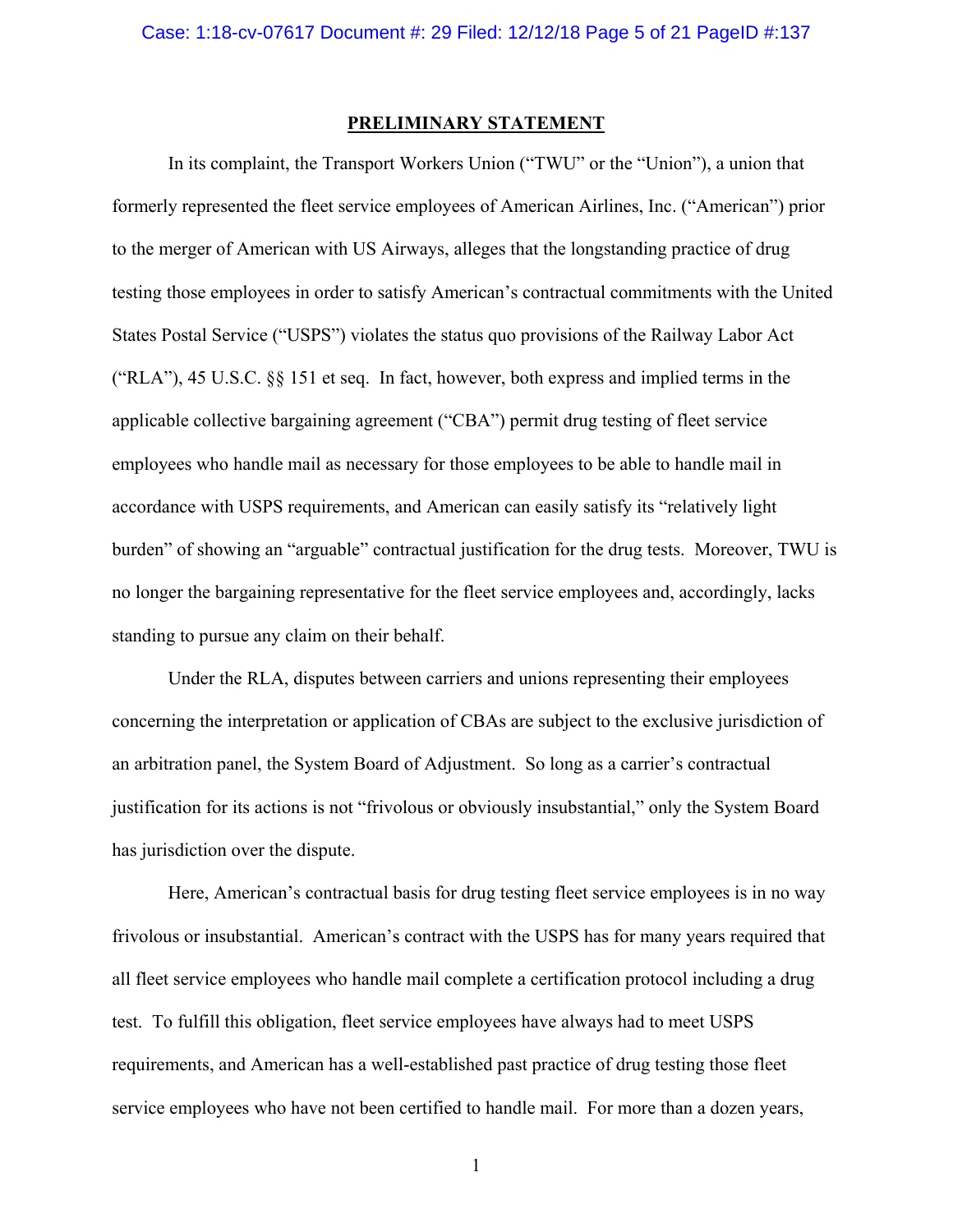#### Case: 1:18-cv-07617 Document #: 29 Filed: 12/12/18 Page 6 of 21 PageID #:138

TWU acquiesced in this practice, raising no objection as American repeatedly drug-tested fleet service employees in order for them to be qualified to handle USPS mail. Accordingly, USPS drug testing has become an implied term of the CBA that, at the very least, provides an "arguable justification" for American's requiring such tests.

Moreover, the CBA includes a very broad management rights provision that authorizes American to conduct drug testing in accordance with USPS requirements. The CBA provides that American is vested with "sole jurisdiction of the management and operation of its business [and] the direction of its working force." In order to manage its business and meet its obligations to the USPS, American has the authority to require its fleet service employees to meet the minimum standards required for them to be able to perform mail handling responsibilities. In its exercise of that authority, American has adopted a drug and alcohol policy—again without objection from TWU—expressly providing for drug testing in conformance with USPS requirements. American was fully entitled under that management rights provision to require drug testing in order to ensure that fleet service employees are qualified to perform the mail handling function of their jobs.

Additionally, contrary to the assertion in its complaint that it is the authorized bargaining representative of the fleet service employees, TWU no longer has any representation rights at all. Rather, TWU's certification as the bargaining representative of the pre-merger American Airlines fleet service employees was extinguished more than three years ago, and the representative of the post-merger employees is the "Airline Fleet Service Employee Association TWU/IAM" ("Airline Fleet Association"). Only the Airline Fleet Association, not the TWU, can assert a claim on behalf of American's fleet service employees, and TWU lacks standing to pursue this action.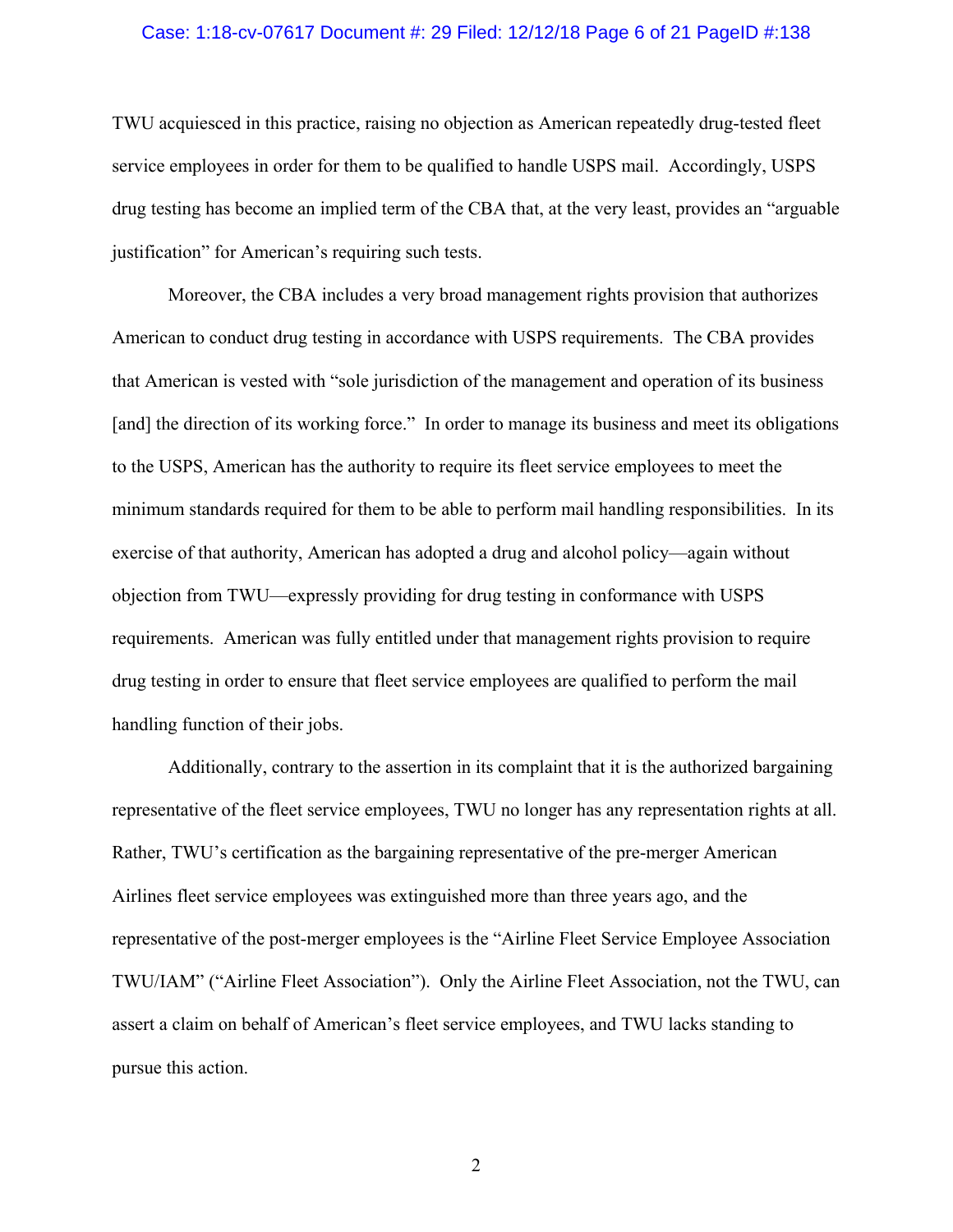## Case: 1:18-cv-07617 Document #: 29 Filed: 12/12/18 Page 7 of 21 PageID #:139

Accordingly, TWU's single claim in this case should be dismissed with prejudice under Federal Rules of Civil Procedure 12(b)(6) and  $12(b)(1)$ .<sup>1</sup>

## **STATEMENT OF FACTS**

### **A. Background.**

1

American is a commercial airline headquartered in Fort Worth, Texas, and a "carrier" as that term is defined by the RLA. (See Declaration of Jim Weel ("Weel Decl.") filed concurrently herewith, ¶ 3.) In December 2013, American merged with US Airways, a Phoenix-based airline. (*Id*.) While the two carriers continued to operate separately for approximately two years after the merger, US Airways ceased operations in October 2015, and all flights since that time have been flown by American. (*Id*.)<sup>2</sup>

American employs a classification of employees known as fleet service. (*Id*. ¶ 4.) Prior to the merger, legacy American Airlines ("LAA") fleet service employees were represented for purposes of collective bargaining by TWU, and legacy US Airways ("LUS") fleet service employees were represented by the International Association of Machinists and Aerospace Workers ("IAM"). (*Id*.) Subsequent to the merger, the National Mediation Board, the federal agency responsible for resolving representation disputes in the airline industry, certified an entirely separate labor organization, the Airline Fleet Association, to represent fleet service employees at the post-merger airline. (*Id*.); *see also American Airlines, Inc./US Airways, Inc.*, 42 NMB 127 (2015). In so doing, the NMB extinguished the pre-merger certifications of both TWU and IAM to represent the LAA and LUS fleet service employees respectively. (Weel Decl. ¶ 4.) The Airline Fleet Association assumed responsibility by operation of law to

<sup>&</sup>lt;sup>1</sup> Plaintiff improperly named American Airlines Group ("AAG"), as the defendant in its complaint. AAG is a holding company that owns American, the Company that actually employs fleet service employees and conducted the challenged drug testing.

 $2$  The district court may properly consider extrinsic evidence in ruling on a motion to dismiss under Rule 12(b)(1). *See Ezekiel v. Michel*, 66 F.3d 894, 897 (7<sup>th</sup> Cir. 1995).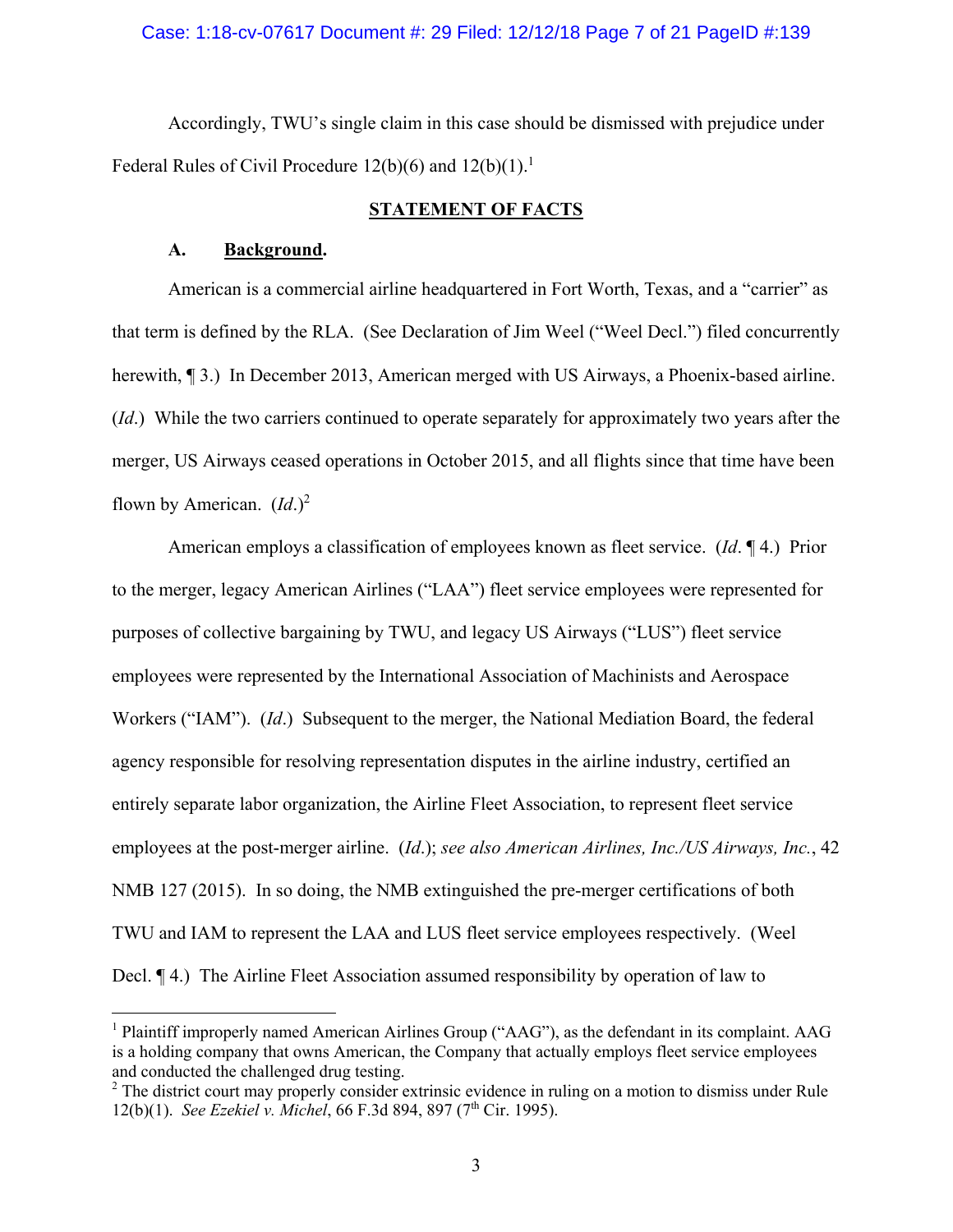#### Case: 1:18-cv-07617 Document #: 29 Filed: 12/12/18 Page 8 of 21 PageID #:140

administer the pre-merger TWU and IAM CBAs as applicable to the two pre-merger groups, subject to an ongoing process to negotiate a single CBA applicable to the combined group postmerger. *See Ass'n of Flight Attendants v. US Airways, Inc.*, 24 F.3d 1432 (D.C. Cir. 1994).

## **B. Mail Handling Services Provided To The United States Postal Service.**

Historically, LAA and LUS both maintained contracts with the USPS to transport mail, and post-merger American has continued to handle USPS mail. (Weel Decl. ¶ 6.) As part of their job duties, fleet service employees are responsible for loading and unloading cargo, transporting cargo between the terminal and aircraft, stacking cargo at airport warehouses, and verifying paperwork related to the cargo function. (*Id.*) These responsibilities include loading mail onto the aircraft before departure and unloading the mail when the aircraft arrives at its destination. (*Id*.)

In order to handle mail, the USPS requires fleet service employees to have completed a certification process. (See Declaration of Tiffany Schildge (Schildge Decl.") filed concurrently herewith,  $\P$  3.) That process includes, among other things, a criminal background check, fingerprinting, and a drug screen. (*Id*.) American arranges for its fleet service employees to complete these requirements and sends a packet of information to the USPS containing the results. (*Id*. ¶ 4.) If the fleet service employee passes the drug test, and meets the other requirements, the USPS provides American with a certificate approving that employee to handle the mail. (*Id*.)

Each year for more than a decade, USPS has conducted audits at American to verify that each of the fleet service employees who handle mail has completed the certification process. (*Id*. ¶ 5.) The USPS conducted 16 such audits in 2017, and eight more in 2018. (*Id*.) As a routine part of these audits, USPS agents present themselves at various stations throughout the American system and ask to see the certifications for the fleet service employees working at that station.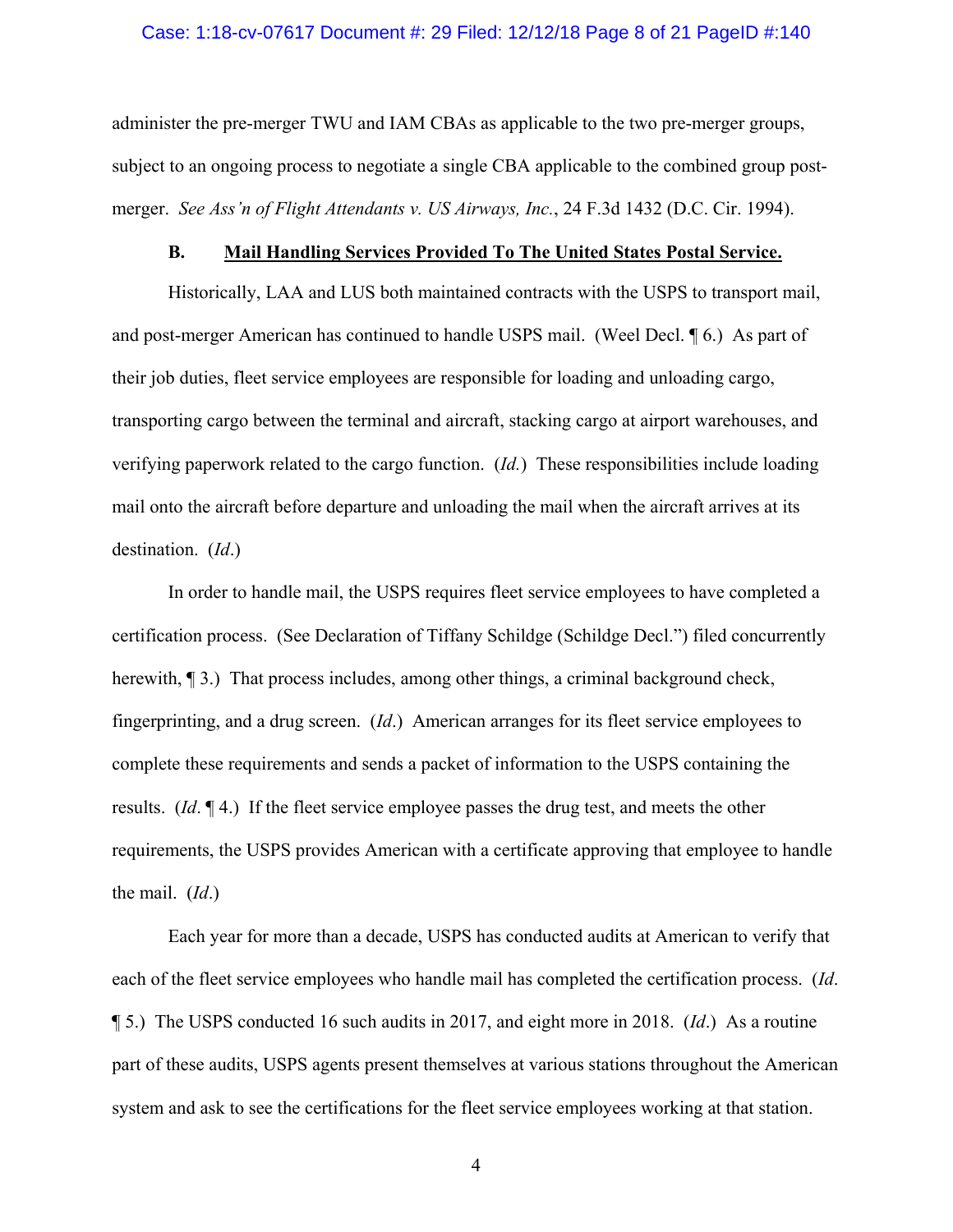#### Case: 1:18-cv-07617 Document #: 29 Filed: 12/12/18 Page 9 of 21 PageID #:141

(*Id*.) If the certification is not available for any reason, that employee is no longer allowed to perform mail handling duties, and American requires that employee to complete the USPS certification process -- including the mandated drug screen before he or she can resume such duties. (*Id*. ¶ 6.) American has followed this practice since at least 2006 without objection by TWU. (*Id*.)

Similarly, since at least 2006, whenever American discovers on its own that certifications of fleet service employees are missing, those employees have had to complete the certification process including the drug screen. (*Id*. ¶ 7.) For example, when employees transfer to another station or move from a part-time to a full-time position or vice versa, their files are reviewed, and, if the USPS certification cannot be located, the employees have been required to complete the drug test and other USPS certification requirements. (*Id*.) At no time until now has TWU objected to that requirement. (*Id*.)

## **C. American's Internal Audit.**

In February 2017, after USPS audits had revealed a number of missing certifications, American commenced its own audit to verify that all fleet service employees were certified to handle mail. (*Id*. ¶ 8.) As part of its internal audit, the American compliance department asked each domestic station to produce the USPS certification for each of its fleet service employees. (*Id*.) As it received information from each station, the compliance department compiled a list of employees for whom certifications were missing. (*Id*.)

In March 2017, American began to work with the local management at its various stations to obtain certifications for each of the uncertified fleet service employees, as well as additional employees identified as uncertified by the USPS. (*Id*. ¶ 9.) To that end, on March 22, 2017, American sent an email to a representative of the Airline Fleet Association, Michael Maiorino, to inform him that four Seattle-based fleet service employees had been identified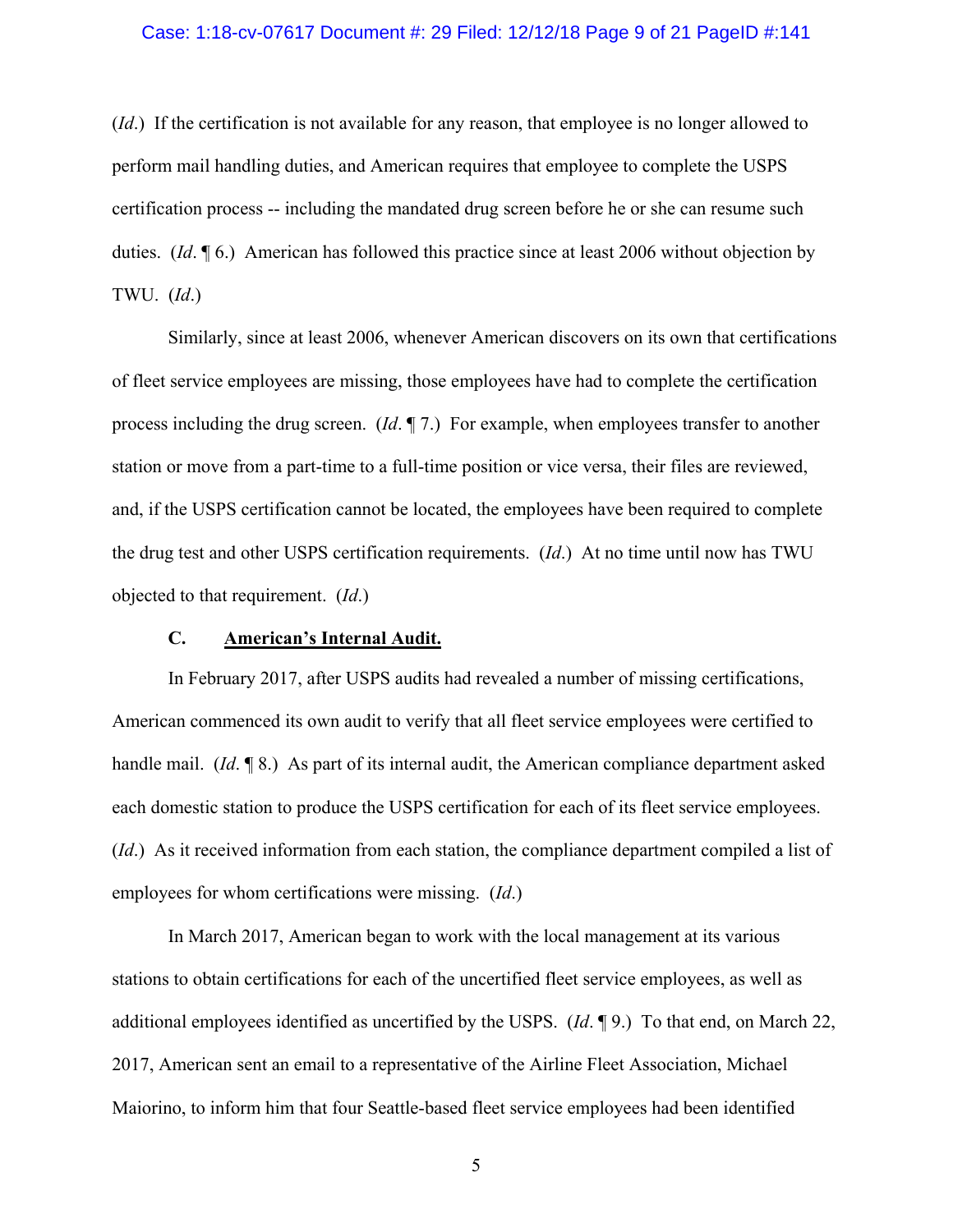#### Case: 1:18-cv-07617 Document #: 29 Filed: 12/12/18 Page 10 of 21 PageID #:142

through a USPS audit as uncertified, and that American had identified an additional 30 uncertified fleet service employees through its own internal audit. (See Declaration of Robert L. Jones ("Jones Decl.") filed concurrently herewith, ¶ 3, Exh. 1.) American explained that it intended to require these 34 employees to obtain proper certifications, expressly mentioning that the certification process would include a drug test. (*Id*.) Maiorino did not object and American proceeded with the certification process. (Jones Decl. ¶ 3.)

Similarly, on March 24, 2017, American sent an email to Andre Sutton, a representative of the Airline Fleet Association in Las Vegas, and Maiorino, advising them that both the USPS and American had audited the Las Vegas station and had identified seven fleet service employees who were uncertified. (*Id*. ¶ 4, Exh. 2.) American informed both union representatives that the seven would have to be certified and expressly stated that a drug screen would be required as part of the process. (*Id*.) Again, neither Sutton nor Maiorino objected, and American proceeded with the certification process, including the drug tests. (Jones Decl. 14.)

Shortly thereafter, on April 11, 2017, American sent an email to Mike Mayes, the Declarant in support of TWU's Motion for Preliminary Injunction in this matter, and another Airline Fleet Association official, Michael Klemm, advising them that American was conducting an internal audit related to its USPS contract, and that the American "HR Compliance team would soon be contacting stations throughout the system to ensure all team members who are handling USPS mail are compliant." (*Id*. ¶ 5, Exh. 3.) Significantly, American twice mentioned in its email that the USPS certification process included a "drug screen." (*Id*.) Mayes and Klemm were also informed that American would notify local union leadership as it prepared to certify fleet service employees at each of its stations. (*Id*.) The two union leaders were specifically asked to "let me know if you want me to copy you on those emails." (*Id*.) Klemm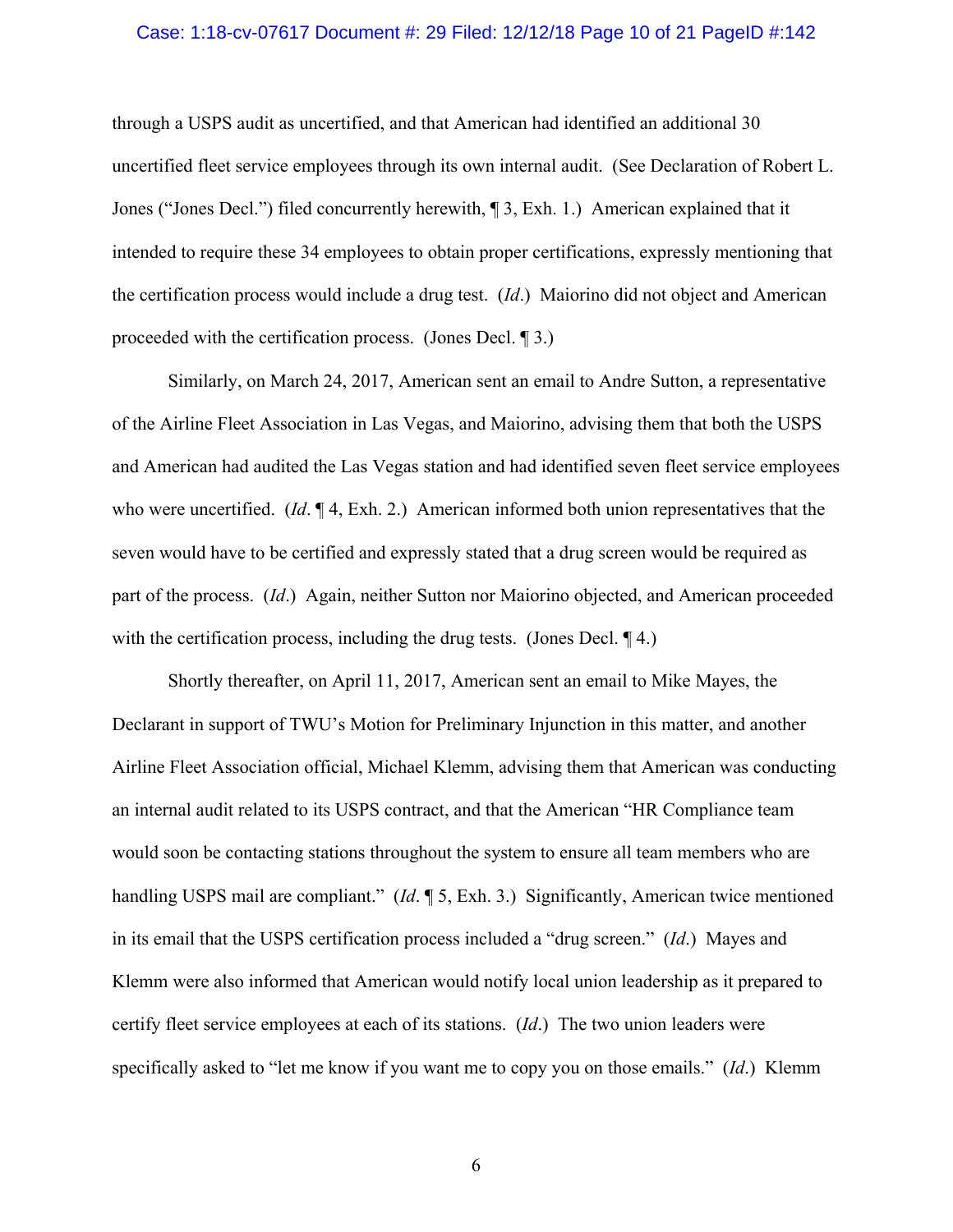#### Case: 1:18-cv-07617 Document #: 29 Filed: 12/12/18 Page 11 of 21 PageID #:143

responded that he had no objection to the process and Mayes did not object or respond to the email at all. (*Id*., Exh. 4.)

Throughout 2017 and 2018, American has conducted drug tests on over 500 fleet service employees at approximately 34 domestic airports. (Schildge Decl. ¶ 9.) Prior to initiating the certification process at each of these locations, American notified the appropriate local Airline Fleet Association official that any employees whose files did not contain a USPS certification would be required to complete the certification process. (Jones Decl. ¶ 6.)

#### **D. The Current Dispute.**

In a letter dated November 2, 2018, approximately 20-months after he had first been informed that employees with missing USPS certifications would be required to complete the certification process including drug testing, Mayes contended that any such drug testing was "without any basis in the Collective Bargaining Agreement between TWU and American." (*Id*. ¶ 7, Exh. 5.) While he acknowledged that drug testing of fleet service employees had occurred previously, Mayes asserted that the "scale" of the testing had escalated in a "systematic" way. (*Id*.) Though he concedes that American is authorized under the CBA to require fleet service employees to complete the USPS certification process, Mayes apparently believes the labor contract somehow limited just how many employees could be tested. (*Id*.)

American responded in a letter dated November 16, 2018, reminding Mayes that it notified the Association of the internal audit and certification process over a year-and-a-half earlier, on April 11, 2017. (*Id*. ¶ 8, Exh. 6.) Since that time, the letter continued, 250 fleet service employees in 34 cities had completed the certification process, including drug testing, with no objection from the Union. (*Id*.) American referred to the provisions in the TWU/American CBA acknowledging that fleet service employees were required to perform mail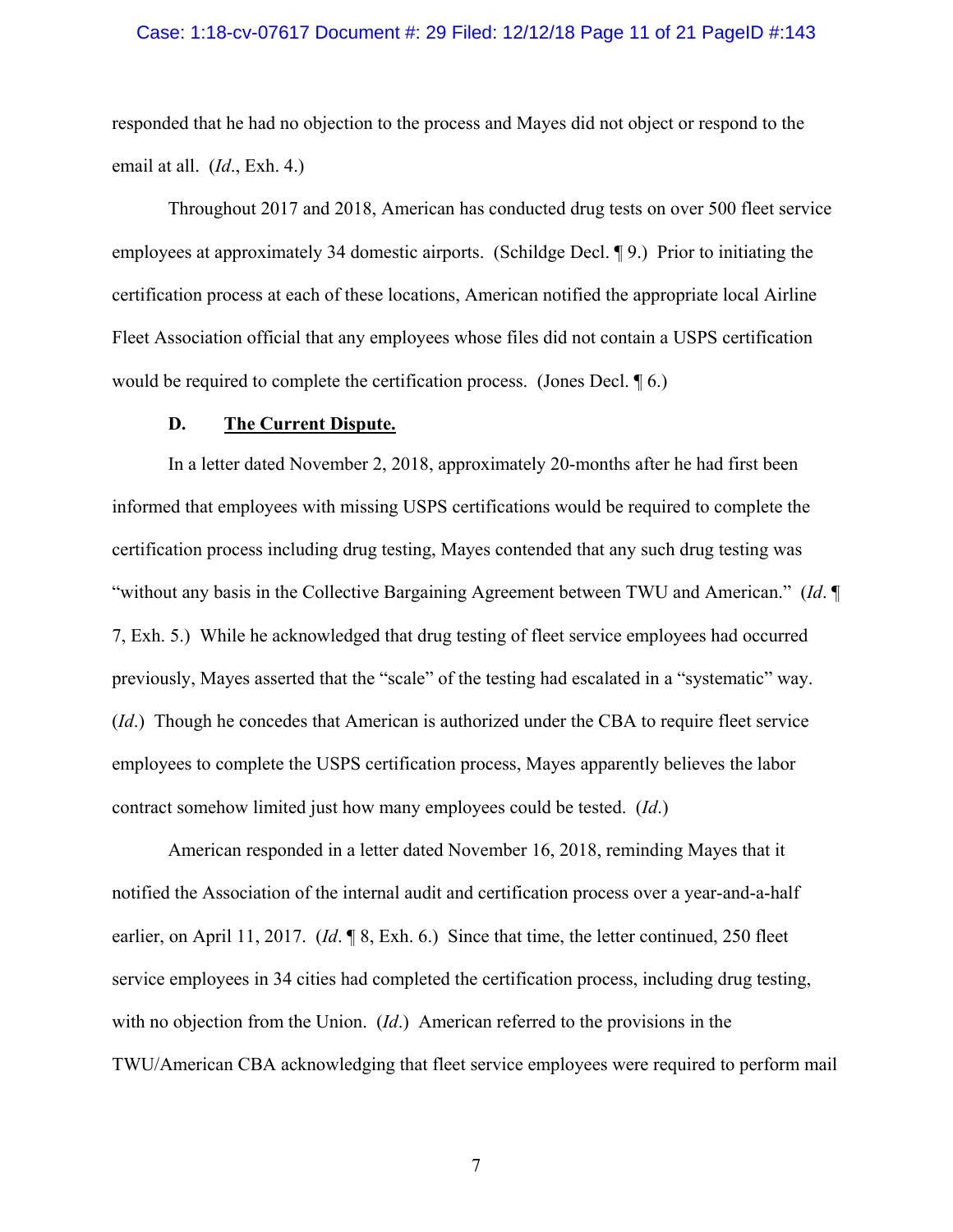#### Case: 1:18-cv-07617 Document #: 29 Filed: 12/12/18 Page 12 of 21 PageID #:144

handling services, and noted that fleet service employees could not perform their negotiated and agreed upon job functions unless proper USPS certifications were on file. (*Id*.)

## **E. TWU/American CBA.**

As the certified representative of the post-merger fleet service employees, the Airline Fleet Association is responsible for administering the existing TWU/American CBA which continues to govern the employment of LAA fleet service employees. (Weel Decl. ¶ 5.)

Article 28 of that CBA reserves to American broad management rights. (*Id*. ¶ 5, Exh. 1.) Pursuant to that Article, "[t]he Union recognizes that the Company will have sole jurisdiction of the management and operation of its business, the direction of its workforce, [and] the right to maintain discipline and efficiency in its hangars, stations, shops or other places of employment." (*Id*.) While certain drug testing procedures are included in Article 29 of the CBA in situations where there is reasonable cause to believe employees may have been under the influence of drugs, and where employees have been involved in accidents, nothing in the agreement suggests that those are the only circumstances in which drug testing is permitted, nor does the CBA restrict American's right to conduct drug tests. (*Id*.) To the contrary, Article 11 provides that one of the job functions of fleet service employees is handling mail, and, of course, drug testing has been required of fleet service employees in order for them to be able to handle mail. (*Id*.)

## **F. Drug Testing Policy.**

American has maintained a drug and alcohol policy since the early 1990s. (Weel Decl. ¶ 7.) That policy applies to all employees and covers topics such as the types of drug testing American conducts, the reasons that might warrant drug testing, drug testing procedures, the consequences of violating the policy and the availability of assistance under the EAP. (*Id*.)

The current version of the policy, adopted nearly a year ago, states: "Any employee needing United States Postal Service (USPS) clearance will be subject to testing according to the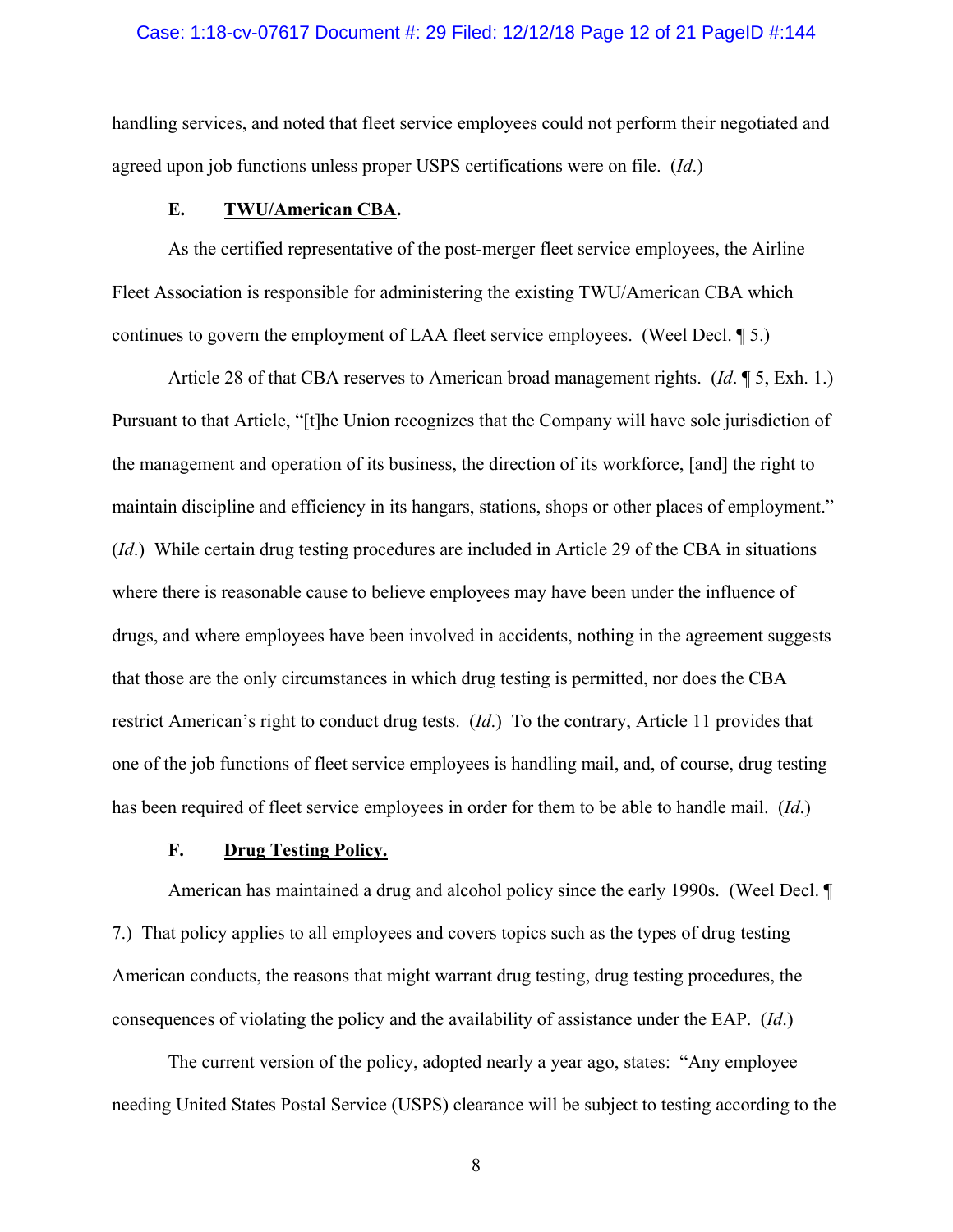terms of the Company's contract with the USPS." (*Id*. ¶ 8, Exh. 2.) Written notice of the revised policy was provided to the Airline Fleet Association on January 11, 2018, and no objection has ever been raised. (*Id*. ¶ 9, Exh. 3.) In fact, in its complaint and again in its motion for preliminary injunction, TWU concedes that the policy applies to fleet service employees.

### **ARGUMENT**

## **I. TWU HAS NO RIGHT TO ASSERT A CLAIM UNDER SECTION 2 SEVENTH OF THE RLA ON BEHALF OF FLEET SERVICE EMPLOYEES.**

In its complaint, TWU inaccurately asserts that it is "the exclusive collective bargaining representative for various crafts or classes of employees of American, including Fleet Service employees." (ECF No.1, ¶ 1.) As described above, however, TWU's certification to represent fleet service employees at American was extinguished on May 19, 2015, and the Airline Fleet Association became the certified representative of fleet service employees on that date. *American Airlines*, 42 NMB at 130-31.

Only an NMB-certified representative may assert claims under Section 152, Seventh of the RLA. *See Marcoux v. American Airlines, Inc.*, 645 F. Supp. 2d 68, 88 (E.D.N.Y. 2008) ("Section 152 Seventh is directed at the employer's relationship with the employees' certified representative" and accordingly, "only APFA, as the flight attendants' certified representative, could claim a private right of action under this Section.") Because the NMB has extinguished TWU's certification, and certified a different union to represent fleet service employees postmerger, TWU has no right of action against American under Section 152 Seventh and its claim should therefore be dismissed under Federal Rule of Civil Procedure 12(b)(6). *See Bensel v. Allied Pilots Ass'n*, 387 F.3d 298, 317 (3rd Cir. 2004) (affirming dismissal of RLA claims not brought by certified representative); *Cooper v. TWA Airlines*, *LLC*, 349 F. Supp. 2d 495, 503 (E.D.N.Y. 2004) (same).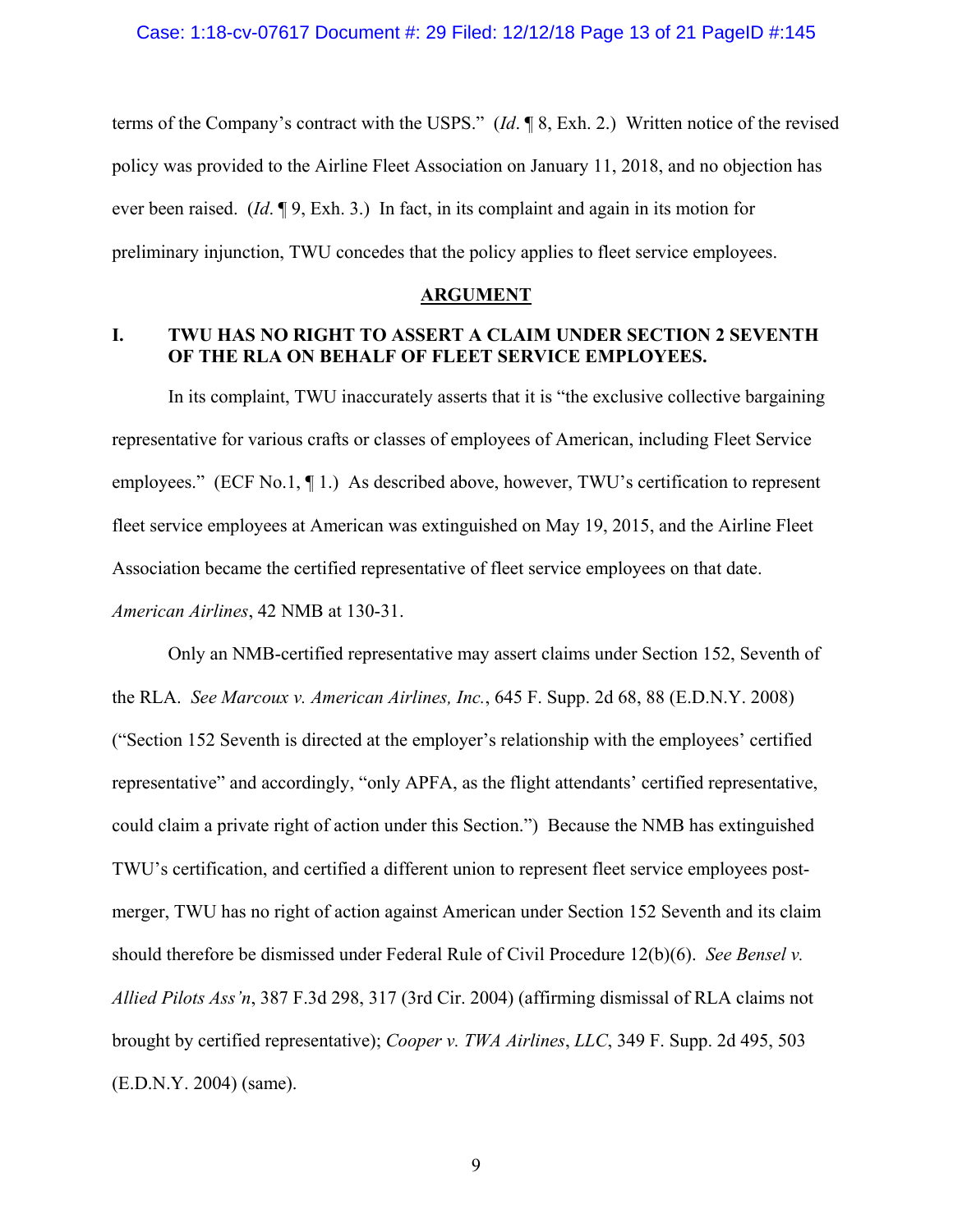## **II. THIS COURT DOES NOT HAVE JURISDICTION OVER TWU'S CLAIM BECAUSE IT RAISES A MINOR DISPUTE UNDER THE RLA.**

This action is governed by the RLA, 45 U.S.C. §§ 151 *et seq*., the principal purpose of which is to avoid interruptions to commerce. *Detroit & T. S. L. Ry. v. United Transp. Union*  ("*Shore Line*"), 396 U.S. 142 (1969). To achieve this statutory purpose, the RLA provides that air carriers and their employees are obligated "to exert every reasonable effort to make and maintain agreements . . . and to settle all disputes … in order to avoid any interruption to commerce or to the operation of any carrier." 45 U.S.C. § 152, First.

The role of the federal courts in enforcing this obligation depends on whether the dispute in question is characterized as "major" or "minor." Major disputes are those over the "formation of collective agreements or efforts to secure them. They arise where there is no such agreement or where it is sought to change the terms of one, and therefore the issue is not whether an existing agreement controls the controversy. They look to the acquisition of rights for the future, not to the assertion of rights claimed to have vested in the past." *Elgin, J. & E. Ry. Co. v. Burley*, 325 U.S. 711, 723 (1945). For major disputes, the RLA sets forth a detailed negotiation and mediation process. 45 U.S.C. §§ 155, 156. While the parties ultimately are free to exercise self-help, they must maintain the "status quo" until the negotiation and mediation procedures are exhausted. *Shore Line*, 396 U.S. at 150. Moreover, in a major dispute, the parties' obligations to maintain the status quo are enforceable, by injunction, in the federal courts. *Bhd. of Ry. Clerks v. Florida East Coast R.R.*, 384 U.S. 238, 246 (1966).

Minor disputes, on the other hand, are those which concern grievances or matters which require the interpretation or application of existing collective bargaining agreements. *Elgin*, 325 U.S. at 722-23. For minor disputes, the RLA requires the parties to submit the contract interpretation issues to the appropriate board of adjustment for final and binding arbitration. 45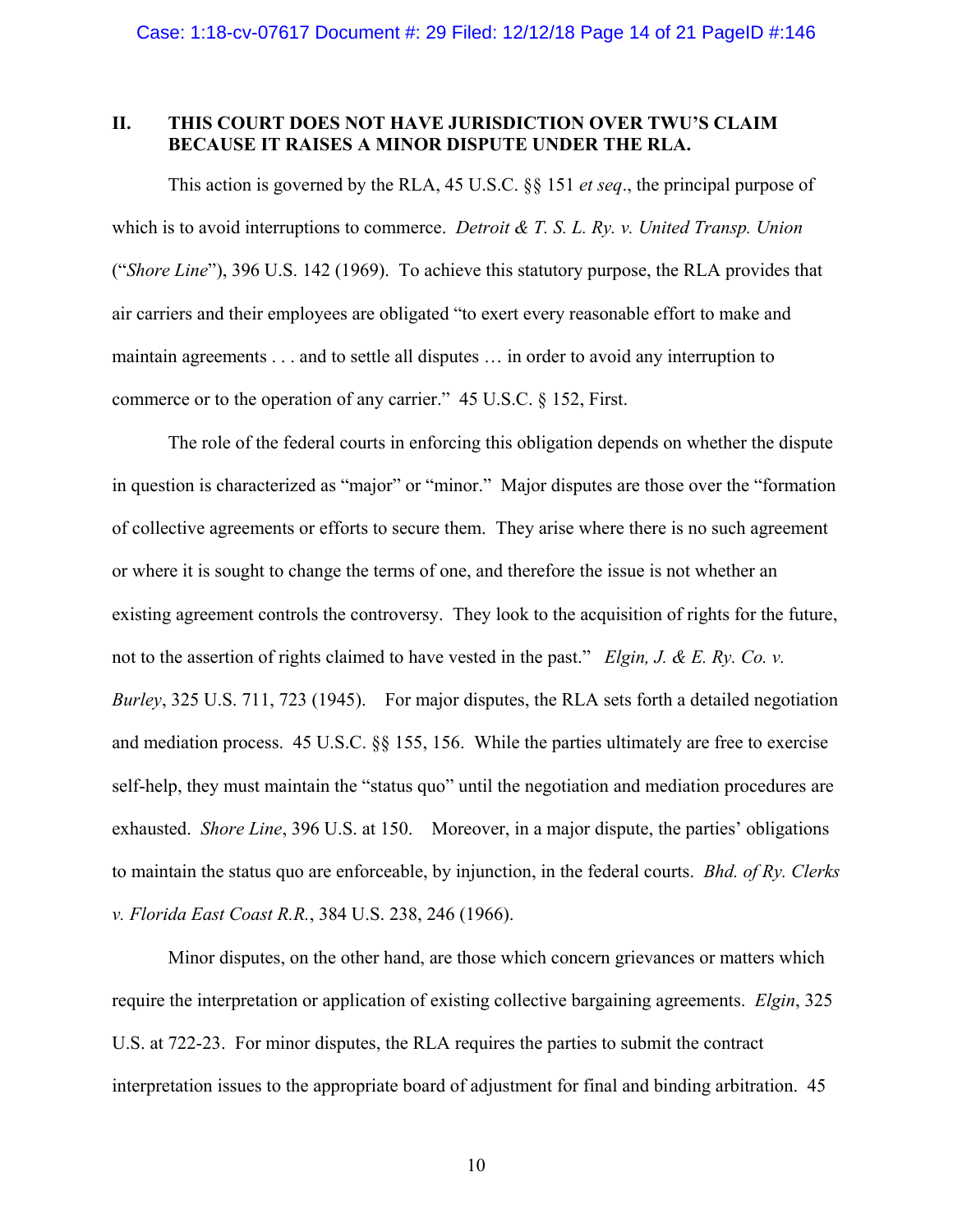#### Case: 1:18-cv-07617 Document #: 29 Filed: 12/12/18 Page 15 of 21 PageID #:147

U.S.C. § 184. The Supreme Court has repeatedly held that the jurisdiction of the appropriate adjustment board is "mandatory, exclusive and comprehensive." *Brotherhood of Locomotive Engineers v. Louisville & N. R. Co.* 373 U.S. 33, 38 (1963). In a minor dispute, there is no obligation on the part of the carrier to maintain the status quo pending a decision from the adjustment board. *Consolidated Rail Corp. v. Railway Labor Execs. Ass'n,* 491 U.S. 299, 304 (1989).

The Supreme Court has ruled that carriers bear a "relatively light burden" in establishing that a dispute is minor and therefore subject to mandatory arbitration. *Id*. at 307. "Where an employer asserts a contractual right to take the contested action, the ensuing dispute is minor if the action is arguably justified by the terms of the parties' collective-bargaining agreement. Where, in contrast, the employer's claims are frivolous or obviously insubstantial, the dispute is major." *Id*. at 307, 310. The Seventh Circuit has held that the burden of establishing a minor dispute is so light under *Conrail* that "if there is any doubt as to whether a dispute is major or minor a court will construe the dispute to be minor." *Railway Labor Execs. v. Norfolk & W. Ry. Co.*, 833 F.2d 700, 705 (7th Cir. 1987). It recently reaffirmed this principle, ruling that "[t]he burden on a railroad to convince the court that its changes are only an interpretation or application of an existing CBA is quite low." *Bhd. of Locomotive Eng'rs & Trainmen v. Union Pac. R.R.*, 879 F.3d 754, 758 (7th Cir. 2017).3

Because TWU's claim raises a minor dispute, and for the reasons discussed below, this Court is without jurisdiction and this action should be dismissed under Rule  $12(b)(1)$ .

 $3$  Assessing the quantum of evidence needed to establish that a dispute is minor, the Seventh Circuit ruled that "[t]he Railroad's declaration is enough to show that its position is not frivolous, though it may or may not prevail. Wading through the competing declarations to determine the actual authority the Railroad had to modify the disciplinary policies, based on past practices, is a job for the arbitrator." *Id*. at 759. Only if the union "were to produce evidence that foreclosed the carrier's interpretation" might it succeed in showing a major dispute within the jurisdiction of a federal court. *Id*. at 758.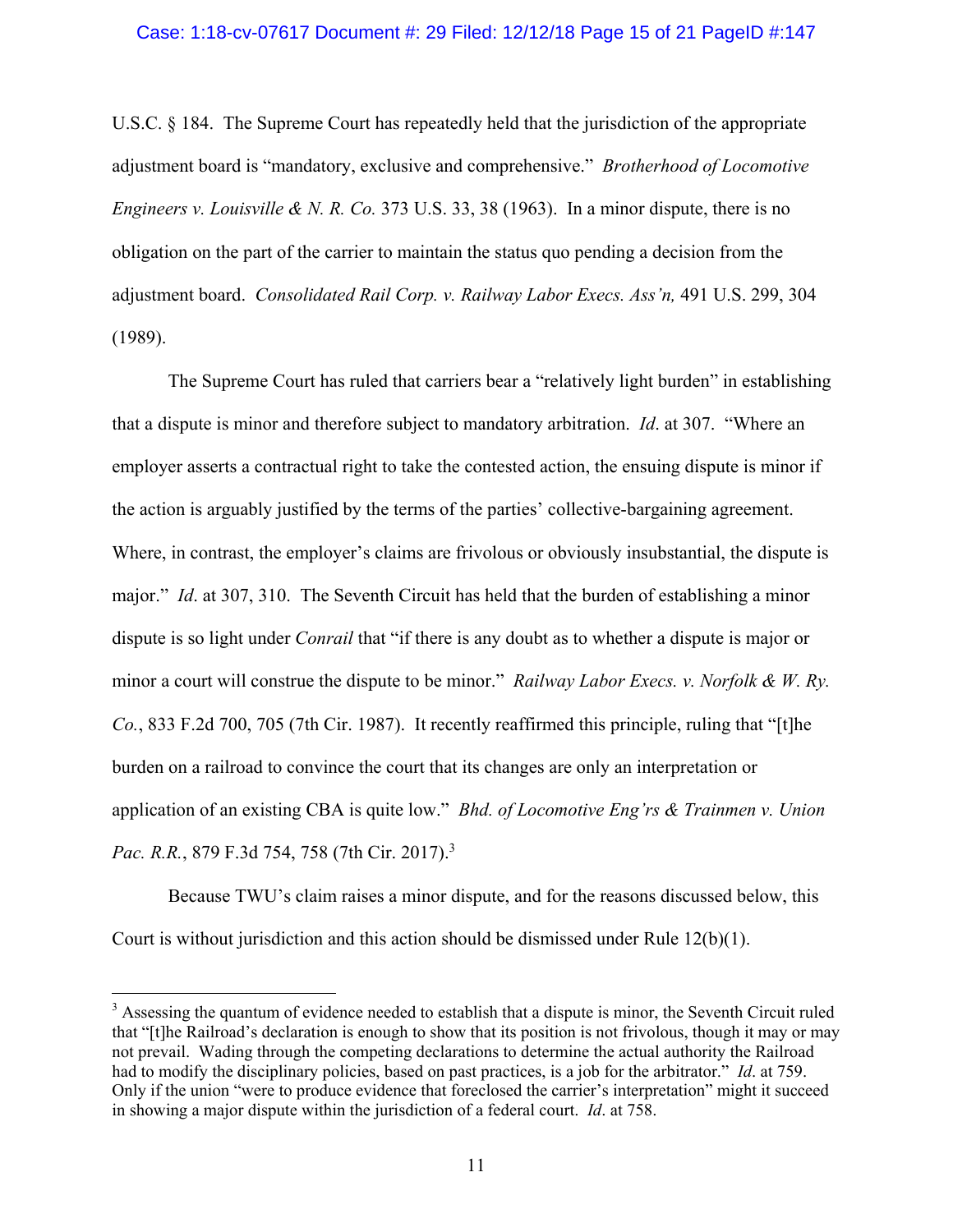## **A. Drug Testing Fleet Service Employees Is At The Very Least "Arguably Justified" By American's Past-Practice And TWU's Acquiescence.**

In *Conrail*, the Supreme Court was required to decide whether a dispute over a drug testing practice unilaterally implemented by a carrier was a minor dispute subject to mandatory arbitration under the "arguably justified" standard. There, the employer had required its employees to undergo physical examinations periodically and when they were returning from leaves of absence. Although drug testing had been conducted as a part of the exams rarely, and only in limited circumstances, the employer decided that all such physical exams would include a test for drugs. The collective bargaining agreement between the parties did not address the issue of physical exams or drug testing during such exams. *Conrail*, 491 U.S. at 311. The employer based its right to impose drug testing "solely upon implied contractual terms, as interpreted in light of past practice." *Id*. at 312. The unions representing the affected employees agreed that due to the long-term past practice of the parties, the employer's right to conduct physical exams had become an implied term of the collective bargaining agreement, but claimed that the drug testing was an unlawful change in the status quo, *i.e.*, a major dispute under the RLA.

The Supreme Court rejected the union's claim, holding that the dispute was minor because the newly imposed drug testing was "arguably justified" by the implied terms of the contract. The Court based its ruling on the employer's past practice of conducting physical exams and imposing periodic changes to those exams, without objection from its unions. *Id*. at 313, 317-20.

The Seventh Circuit similarly held that a disagreement over drug testing raised a RLA minor dispute subject to the exclusive jurisdiction of a system board of adjustment. *Railway Labor Executives,* 833 F.2d 700*.* There, the collective bargaining agreement was silent about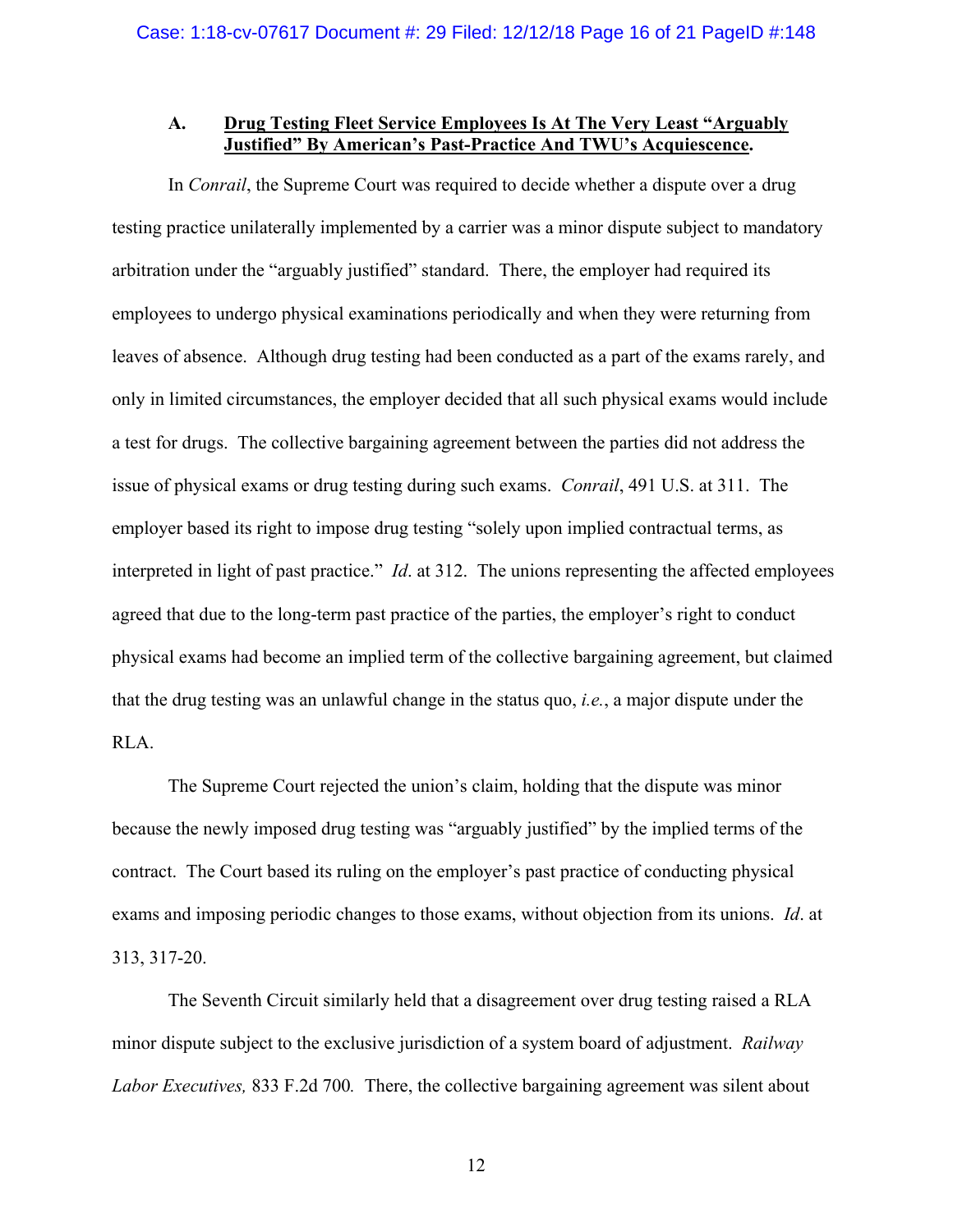#### Case: 1:18-cv-07617 Document #: 29 Filed: 12/12/18 Page 17 of 21 PageID #:149

whether a railroad could conduct either medical examinations or drug tests. Because the railroad had been conducting medical exams for over twenty years without union objection, the Seventh Circuit ruled that the employer had an implied contractual right to do so. *Id*. at 705-06. Furthermore, because the railroad had a past-practice of changing the components of those medical exams with union acquiescence, the Court held that the railroad was at least arguably justified in unilaterally introducing a drug screen to the examination process. *Id*. at 707. *See also Allied Pilots Ass'n v. American Airlines, Inc.*, 898 F.2d 462, 464-65 (5th Cir. 1990) (unilateral implementation of drug test arguably justified by past practice).

American's contractual basis for drug testing fleet service employees who are not certified to handle mail is more than arguably justified under the holdings in *Conrail* and *Railway Labor Executives*. American has had a well-established practice dating back at least as far as 2006—acquiesced in by TWU and the Airline Fleet Association—of requiring drug tests of fleet service employees anytime it discovered they did not have proper certifications to handle US mail. (Schildge Decl. ¶ 7.) This practice is confirmed by the many emails sent to Airline Fleet Association representatives including Mayes, notifying them that fleet service employees were to be required to undergo the USPS certification process including drug testing. (Jones Decl., Exhs. 1 -3.) The Airline Fleet Association failed to object in March 2017 when American emailed about drug testing that the Company conducted at its Las Vegas station, and in April 2017 when American informed Mayes and others that it would conduct drug testing on a larger group of uncertified fleet service employees identified through American's internal audit. (*Id*.) The Airline Fleet Association thereafter remained silent throughout 2017 and 2018 as American drug tested hundreds of fleet services employees. (Schildge Decl. ¶ 7.) Under these circumstances, it is far from frivolous for American to assert that it has an implied right under the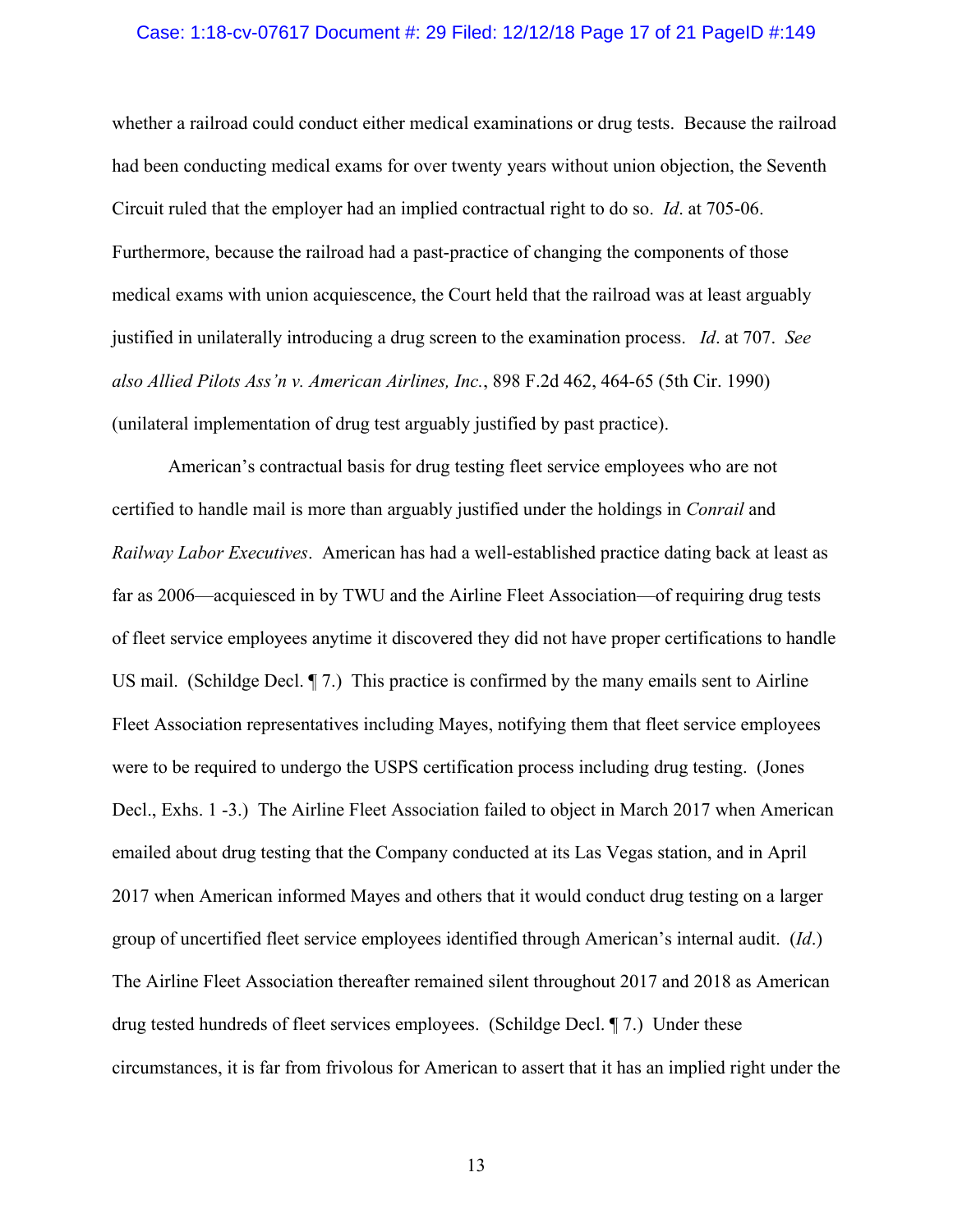#### Case: 1:18-cv-07617 Document #: 29 Filed: 12/12/18 Page 18 of 21 PageID #:150

TWU/American CBA to drug test uncertified fleet service employees. Indeed, American's right to require its employees to be able to perform the fundamental responsibilities of their jobs by handling USPS mail has been unquestioned for decades, and it is TWU's attempt to curtail that right based on the "scale" of the drug testing that is patently frivolous.

## **B. Drug Testing Fleet Service Employees Is At The Very Least "Arguably Justified" By The Management Rights Clause Of The TWU/American CBA.**

 While American's established past practice is more than sufficient to meet the "arguably justified" standard established under *Conrail* and *Railway Labor Executives*, the express provisions of the TWU/American CBA provide further confirmation that American has the authority to require its fleet service employees to complete all USPS certification requirements (including a drug test). In *International Bhd. Of Teamsters, Chauffeurs, Warehousemen & Helpers v. Southwest Airlines, 875 F.2d 1129 (5<sup>th</sup> Cir. 1989), the Court held that a management* rights clause providing employees "shall be governed by all Company rules, regulations and orders previously or hereafter issued by proper authorities of the Company," together with the airline's past practice of unilaterally issuing work rules, arguably justified the unilateral promulgation of a new drug testing rule. *Id.* at 1134-35. In holding that the disagreement over drug testing was a minor dispute subject to mandatory arbitration, the Fifth Circuit held: "Thus, Southwest seems to have complied fully with all conditions of the management rights clause to which the union had agreed. As a result, it is *arguable* that the program is a proper exercise of management's rights." *Id*. at 1135 (emphasis in original).

Here, the management rights clause in Article 28 of the TWU/American CBA is even broader, reserving to American "sole jurisdiction of the management and operation of its business [and] the direction of its work[] force." (Weel Decl., Exh. 1.) Such a broad management rights clause more than arguably justifies American's decision to take the necessary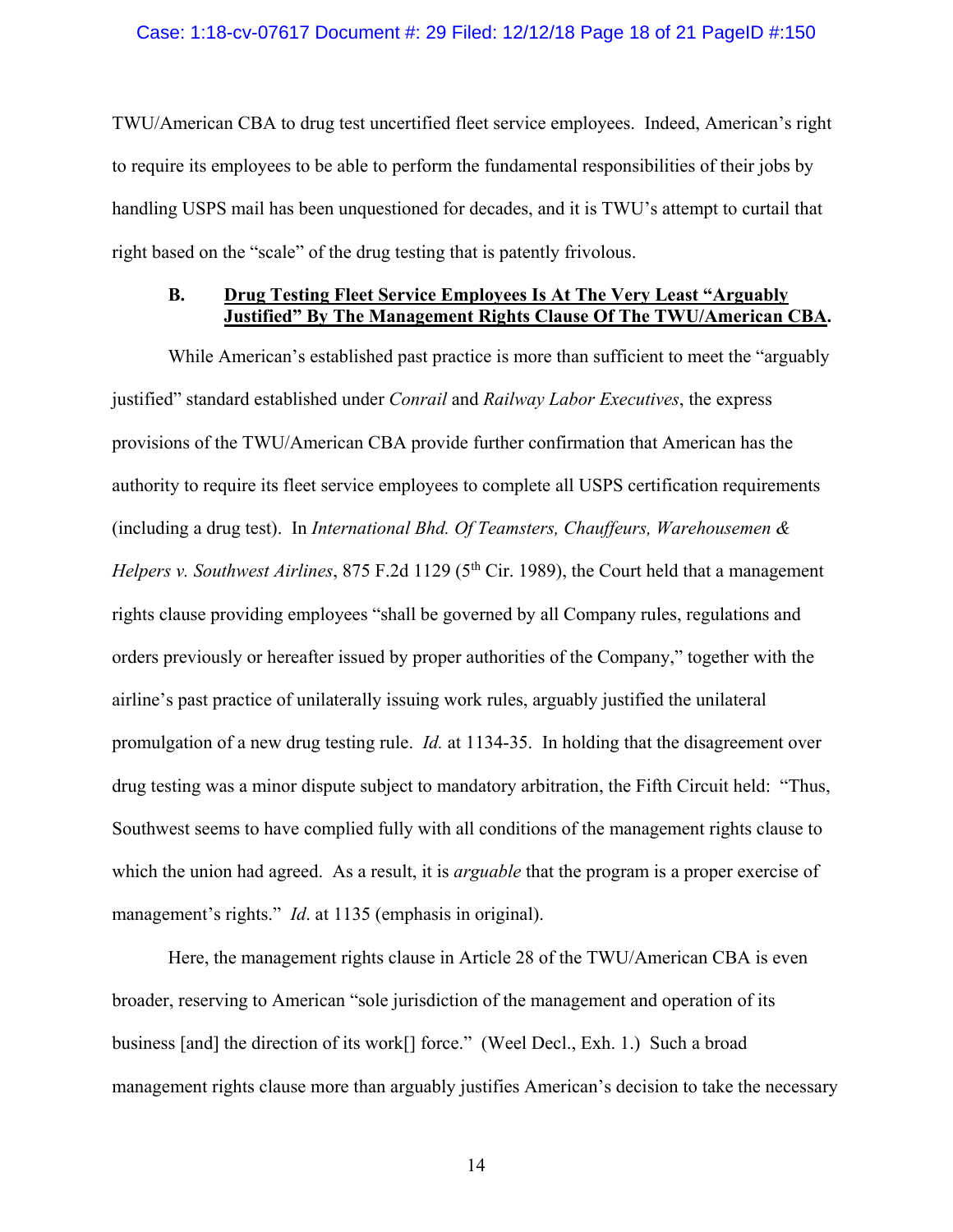#### Case: 1:18-cv-07617 Document #: 29 Filed: 12/12/18 Page 19 of 21 PageID #:151

steps to ensure that its fleet service employees are qualified to perform the mail handling functions that TWU and American have agreed, in Article 11 of the CBA, are a core function of their jobs. (*Id*.) This is particularly true in the present case where nothing in the CBA prohibits American from testing for drugs, and in light of American's demonstrated practice of requiring drug tests anytime the Company discovers that fleet service employees are not properly USPScertified. *See Airline Prof'ls Ass'n Int'l Bhd. Teamsters v. ABX Air, Inc.*, 274 F.3d 1023 (6th Cir. 2001) (management rights clause arguably justified comprehensive employee search policy).

American's interpretation of the CBA is consistent with the well-recognized principles of labor contract interpretation that counsel against inferring a commercially unreasonable result. *See In re Universal Serv. Fund Tel. Billing Practice Litig.*, 619 F.3d 1188, 1207 (10th Cir. 2010) ("a contract should not be interpreted to produce a result that is absurd [or] commercially unreasonable"); *Int'l Ass'n Machinists & Aerospace Workers Lodge No. 1194 v. Sargent Indus.*, 522 F. 2d 280, 282 (6th Cir. 1975) (same). Here, TWU's interpretation of the CBA would preclude the very employees it purports to (and at one time actually did) represent from being able to perform essential functions of their jobs. Without proper USPS certifications, these fleet service employees would not be able to perform the mail handling responsibilities specified in the CBA, a commercially unreasonable result both for the employees and for American.

## **C. Drug Testing Fleet Service Employees Is At The Very Least "Arguably Justified" By American's Substance Abuse Policy.**

American has implemented and maintained a drug and alcohol or substance abuse policy for over two decades with no objection by TWU about the substance of the policy or the many revisions American has made to the policy throughout the years. (Weel Decl. ¶¶ 7-9, Exh. 3.) TWU acknowledges that the substance abuse policy applies to fleet service employees at issue in this case by citing to the policy repeatedly in its complaint (*see* Complaint ¶¶ 8, 11-14 and 20)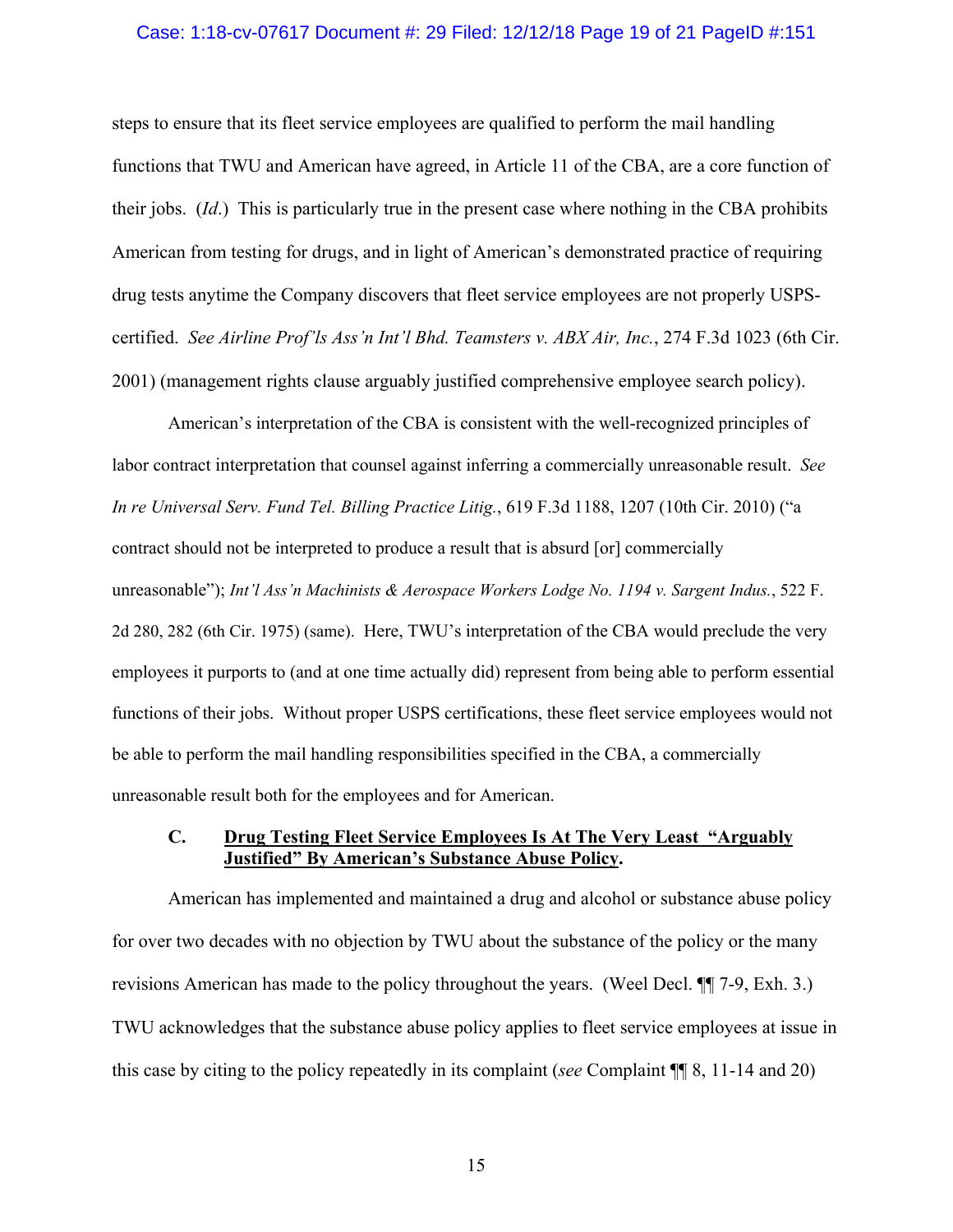## Case: 1:18-cv-07617 Document #: 29 Filed: 12/12/18 Page 20 of 21 PageID #:152

and in the declaration submitted in support of its motion for preliminary injunction. Because TWU concedes that the drug testing policy applies to fleet service employees, and because the drug testing policy indisputably permits drug testing of "employees needing United States Postal Service (USPS) clearance," that policy likewise more than "arguably justifies" the USPS drug testing that TWU challenges in this case. (Weel Decl., Exh. 3.)

### **CONCLUSION**

For these reasons, this Court should grant the instant motion to dismiss with prejudice.

DATED: December 12, 2018. Respectfully submitted,

By: /s/ Robert A. Siegel Robert A. Siegel (*pro hac vice pending*) Michael G. McGuinness (*pro hac vice pending*) O'MELVENY & MYERS LLP 400 South Hope Street Los Angeles, California, 90071-2899 (213) 430-6000 rsiegel@omm.com mmcguinness@omm.com

and

Larry S. Kaplan KAPLAN, MASSAMILLO & ANDREWS, LLC 200 West Madison Street, 16th Floor Chicago, IL 60606 (312) 345-3000 lkaplan@knalawfirm.com

*Attorneys for Defendant American Airlines Group*